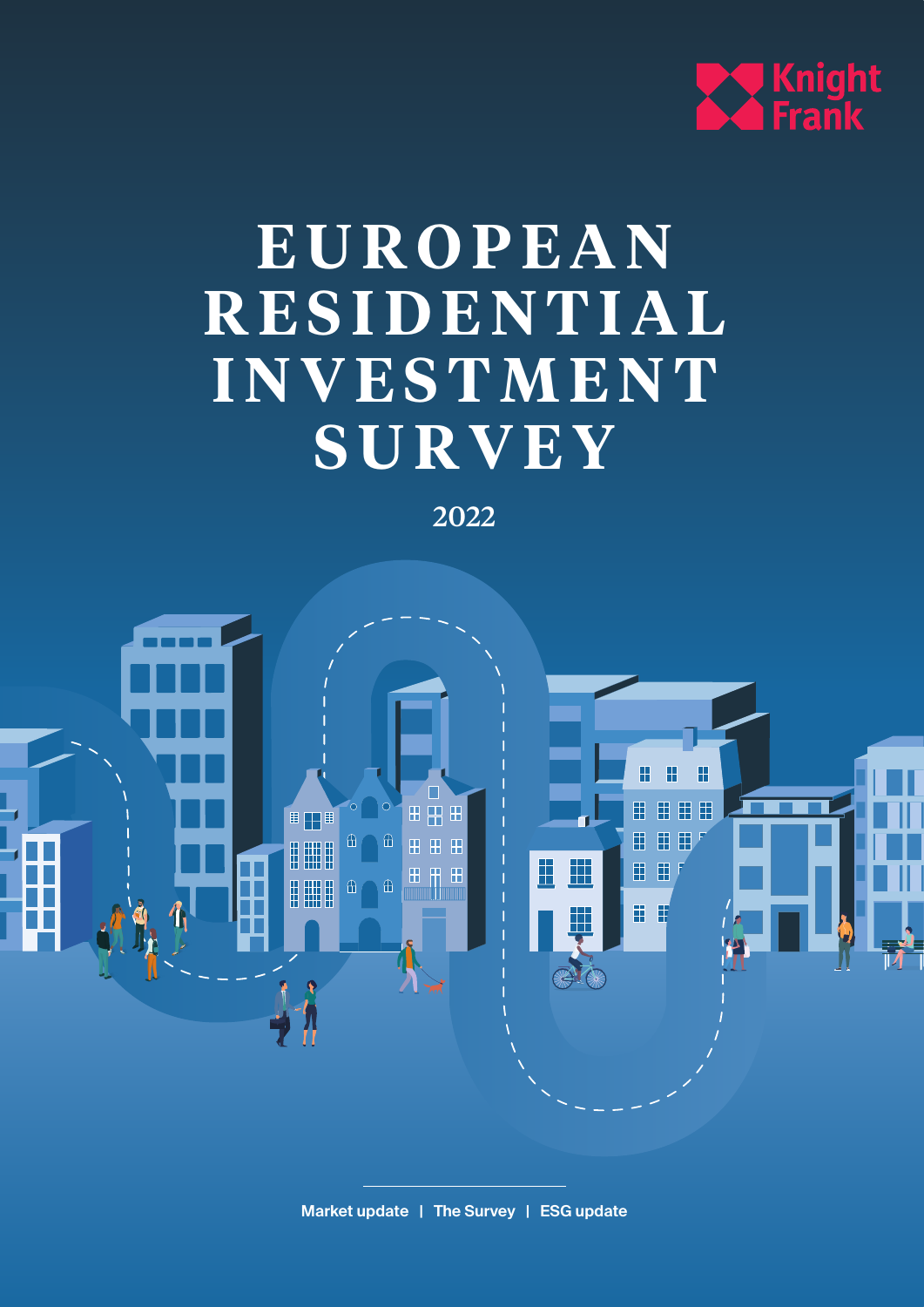European residential investment volumes stood at €15 billion in Q3 2021, up 28% on the same period of 2020. It takes year-todate investment to €50 billion.

characteristics of the sector, which have been on display during the last 18 months, as well as investors' growing comfort level with exposure to more operational real estate.

Institutional investment into residential assets, encompassing student housing, multifamily and single family rental, co-living and seniors housing, has accounted for 25% of all real estate investment by value across Europe so far in 2021, only behind offices. Ten years ago, the residential sector accounted for just 10% of all European acquisition activity.

> Europe in Q3 2021, taking year-to-date investment to  $\epsilon$ 50 billion

This uptick in investment has been underpinned by the defensive

 $\overline{\phantom{a}}$ 

 $\overline{\phantom{a}}$ 

 $\mathcal{L}_{\mathcal{A}}$ 

 $\overline{\phantom{a}}$ 

With inflation on the rise and bond yields at historic lows, the defensive benefits of

EUROPEAN RESIDENTIAL INVESTMENT VOLUMES

Residential investment as a proportion of total European CRE investment, up **25%**

from 10% in 2011

investing in beds are set to continue as investors look to rental income as a hedge against inflation.

Germany was the largest market for residential investment in Q3, capturing 39% of total European investment in the sector, followed by the UK, Demark, Sweden and France.

■ Office ■ Industrial ■ Retail ■ Residential ■ Hotel ■ Development Site



A STRONG ECONOMIC RECOVERY

Cross-border capital, meanwhile, has accounted for almost half (46%) of purchases so far, up from 41% during the whole of 2020.

As governments continue to gradually lift Covid-19-related restrictions and cross-border mobility improves, we expect pent-up investor demand for European property to translate into a further rise in transaction activity in 2022 and beyond.

## MARKET UPDATE 100%

*Residential investment sectors are gaining traction across Europe, with the volume of capital targeting student accommodation, the private rented sector and purpose-built age-targeted housing continuing to rise.* 40%

> This view is supported by our survey of 22 institutional investors currently active in the sector who, combined, currently account for €64 billion in residential assets under management across Europe. The results suggest they plan to invest a further €19.5 billion in 2022 and €87.5 billion over the next five years.

In October, the IMF revised up its forecast for GDP growth across the Eurozone to 5%, from 4.6% previously. A more positive outlook reflects the recovery seen in both business and consumer confidence as restrictions are lifted. In particular, France and Italy saw their prospects for 2021 improve.



While the Eurozone economy is expected to experience above-average growth over the coming quarters, inevitably momentum will slow on the back of problems affecting global supply chains and the sharp rise in inflation in recent months.

Indeed, inflation has been climbing across the globe and Europe is no exception. Inflation rose to 4.1% in October, its highest level since 2008 (although it is higher in Germany and Spain).

## For now, the ECB, unlike US and UK counterparts, has reiterated its commitment to keep rates lower for longer, citing an expectation that inflation will be transitory in nature. Current

projections are that it will peak at 3.1% in the fourth quarter of 2021 before declining to an average of 1.7% in 2022 and 1.5% in 2023.

## GDP REBOUNDS STRONGLY

## RESIDENTIAL TAKES A BIGGER SHARE OF EUROPEAN REAL ESTATE INVESTMENT % of total investment

"Respondents to our survey currently account for  $€64$ billion in residential assets under management across Europe. They plan to invest a further  $\epsilon$ 87.5 billion over the next five years."

## "





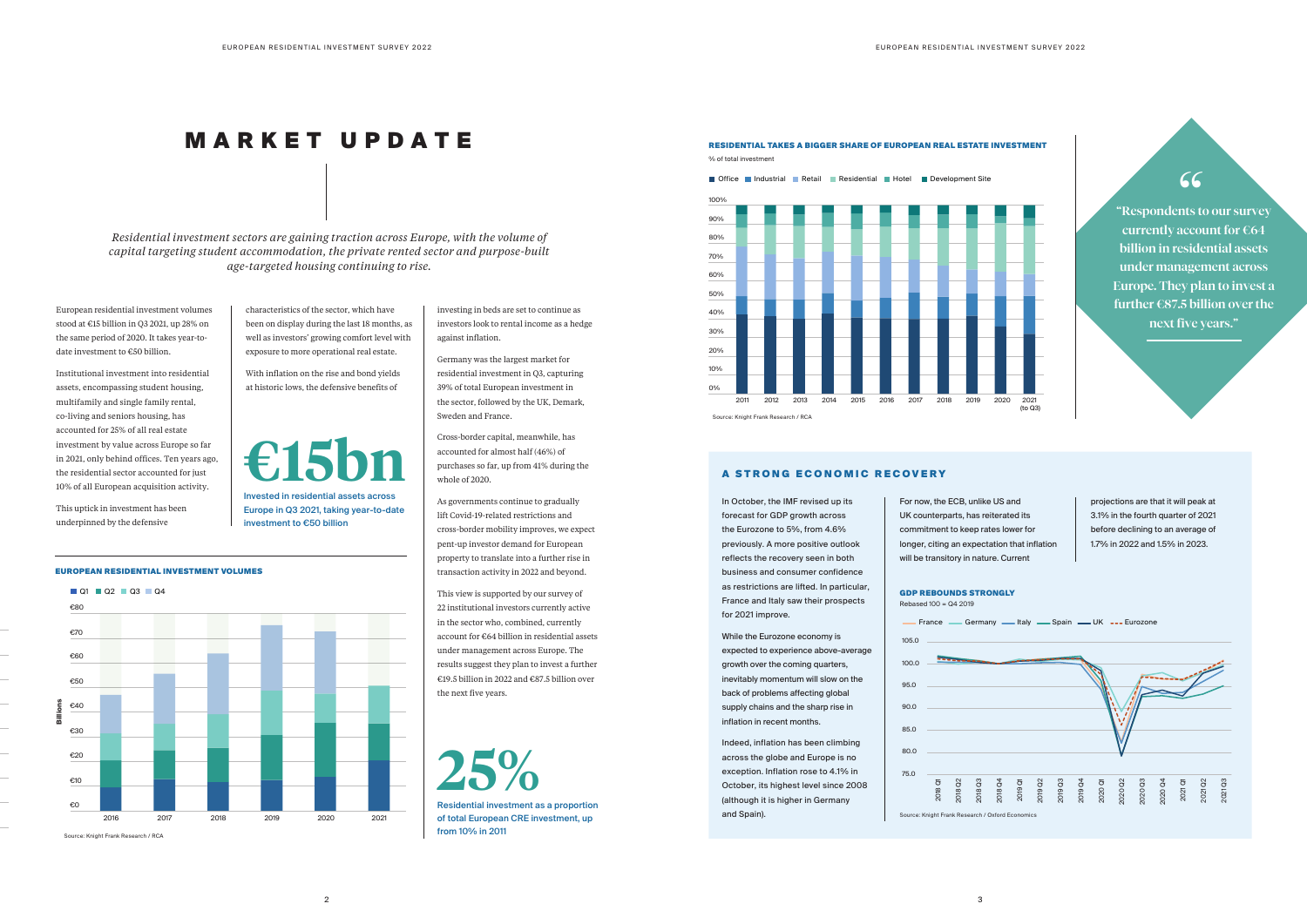## THE SURVEY

*The Knight Frank European Residential Investment Survey represents the views of 22 institutional investors currently active in the sector who currently account for €64 billion in residential assets under management across Europe*

> IN WHICH SECTORS ARE YOU ACTIVE CURRENTLY AND WHICH DO YOU ANTICIPATE BEING ACTIVE IN WITHIN FIVE YEARS? % of respondents



### WHICH RESIDENTIAL SECTOR DO YOU THINK IS MOST LIKELY TO OUTPERFORM IN 2022?

% of respondents

"The results of the

"

survey echo our expectations for increased diversification within the residential investment market, with investors spreading their exposure across age groups."

Some 91% of respondents to our survey noted they plan to significantly increase their allocation to residential over this time. A number of investors who may only be active in one or two residential sectors today said they plan to become active in additional sectors by 2026.

Currently, just 18% of respondents invest across all the residential sectors in Europe. In five years' time this is expected to rise to 45%.

This echoes our expectations for increased diversification within the residential investment market, with investors spreading their exposure across age and lifestyle groups. While there are significant differences in market drivers, there are also synergies – particularly with regards to construction and operations – which makes the decision to move across sectors more appealing.

Operational residential real estate has proven to be resilient despite wider macro-economic uncertainty, with data suggesting that both occupancy and rent collection rates have remained high throughout the pandemic.

In the UK, for example, our survey of some of the biggest investors in multifamily found rent collection levels have stayed above 95% since March 2020. This resilience is due to strong underlying fundamentals. Affordability and increasing urbanisation, as people move for work and study, continues to drive demand for rental accommodation, whilst ageing populations mean there is a need for purpose-built accommodation across age groups.

 $\leq$ Spain Germany

Source: Knight Frank Research

Accordingly, the sector continues to grow rapidly throughout Europe and we expect allocations to residential will increase markedly over the next five years.

## **Where will capital flow?**

The survey respondents identified the countries where they saw the best prospects for investment over the next five years. Germany, the UK and Spain were cited most often by respondents across all sectors, suggesting an overlap of the different drivers for each sector to provide a favourable investment environment – from strong student demand, the presence of large-scale regeneration and development as well as strong employment conditions, or a lack of seniors housing units.

Newer markets also featured, with Italy, Ireland and Poland expected to attract a greater share of investment.

Some 55% of respondents indicated they believe the residential investment sector will outperform all other real estate sectors in 2022. When asked which residential sector specifically was most likely to outperform in 2022, our survey respondents suggested that student accommodation would narrowly beat the multifamily and single family rental markets.



## FIVE YEARS? % of respondents, all sectors



## **Key findings from the survey**

Currently, just 18% of the investors we spoke with invest across all the residential investment sectors in Europe. This is expected to rise sharply to 45% by 2026.



Collectively, respondents to our survey plan to allocate a further €87.5 billion to the European residential investment sector over the next five years.

Germany, the UK and Spain top the list as the three countries expected to have the best prospects for investment. However, the number of areas on the 'watch list' for investors is growing.

Source: Knight Frank Research Source: Knight Frank Research

### WHICH OF THE FOLLOWING INVESTMENT PROPOSITIONS ARE YOU CURRENTLY TARGETING?

% of respondents, all sectors



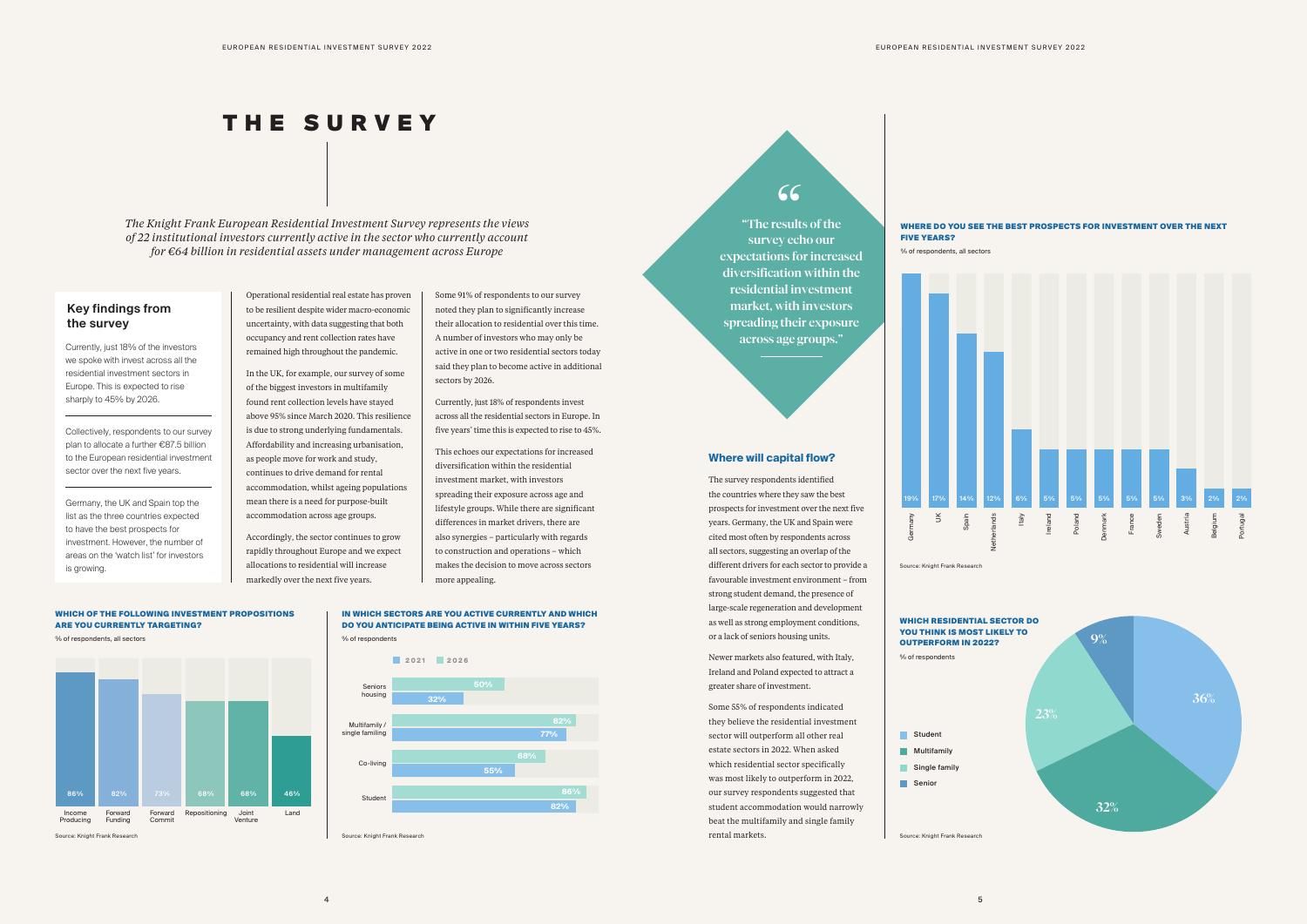The availability of operational stock was cited as the biggest barrier to increasing investment, followed by unrealistic yield expectations and increasing competition from other investors. This is unlikely to change in the near term given the significant amount of capital waiting to be deployed. The result of this ongoing imbalance between supply and demand will be more investment into development projects, leading to some investors having to readjust return requirements.

Currently, just 46% of our survey respondents are targeting land deals, with the majority looking for income producing assets (86%), forward funds (82%) or forward commits (73%), repositioning opportunities (68%) or joint ventures (68%).

Reflecting the growth of the sectors in recent years, competition from other assets classes, maturity of markets and the length of development periods were cited as key barriers by just 9%, 14% and 18% of respondents respectively.

Innovation has long been regarded as an essential driver of the longterm economic growth of cities. Knowledge drives innovation, innovation drives productivity, and productivity drives economic growth. When significant, unexpected events occur, like a global pandemic, the status quo is disrupted and this often leads to new ideas and new areas of growth.

In the current uncertain environment, it will be innovationled cities which attract and retain the population and wealth necessary for resilient, wellperforming real estate markets. In real estate terms, this resilience is demonstrated by cities that

can sustain tenant demand, support rental levels and capital values, and ultimately returns for investors.

Our innovation ranking comprises four components: i) quality of innovation factors, ii) innovation infrastructure, such as the number of different research organisations in a city, iii) funding and iv) drive to innovate, which looks at data around motivation to innovate. The European/Russian top 10 is listed right:

## FINDING RESILIENCE IN INNOVATION-LED CITIES

## **Regulation and affordability top risk factors**

The residential sectors in major urban centres are characterised by a structural undersupply of housing, which has underpinned rental growth over the past few years.

米 **1.** London, UK **2**. Cambridge, UK **3.** Paris, France **4.** Berlin, Germany **5.** Zurich, Switzerland **6.** Munich, Germany **7.** Stockholm, Sweden **8.** Oxford, UK **9.** Moscow, Russia **10.** Brussels, Belgium

The other long-term trends that have underpinned the residential sector's ascent are also unchanged, despite recent events. European cities continue to grow with the share of people living in urban areas outpacing overall population growth.

Elsewhere, shrinking household sizes and rising house prices have been driving demand for rental accommodation. Data from the OECD suggests that nearly 80% of housing markets within the European Union have seen house price-to-income ratios widen over the past five years.

There are perceived challenges though. Changing regulation, including those linked to zoning and tenancy rules, and rent controls were flagged as potential risks, while affordability has also become a critical issue in many markets. Rising development and operational costs are also likely to be impacting on viability.



% of respondents, all sectors

Changing tenant requirements post-pandemic will have an impact on scheme design and business strategy. Demand for more communal and outside space, a place to work from home as businesses embrace remote working and the curation of

community within new developments are all expected to rise in importance. However, changes to scheme design will need to be balanced against the cost and viability considerations flagged as potential risk factors in our survey.



## POST-COVID DESIGN CONSIDERATIONS

- 
- 
- 
- 
- 
- 

## HOW IMPORTANT ARE THE FOLLOWING FACTORS IN INFLUENCING SCHEME DESIGN AND BUSINESS STRATEGY, POST-COVID?

% of respondents, all sectors

Increasing unit sizes

Delivering work space



Affordability

Delivering green space in new development

community in new development

## WHAT DO YOU SEE AS THE BIGGEST RISK FACTORS FOR RESIDENTIAL ASSETS?

% of respondents, all sectors

Source: Knight Frank Research

Source: Knight Frank Research



Read the full innovation cities research from **Active Capital**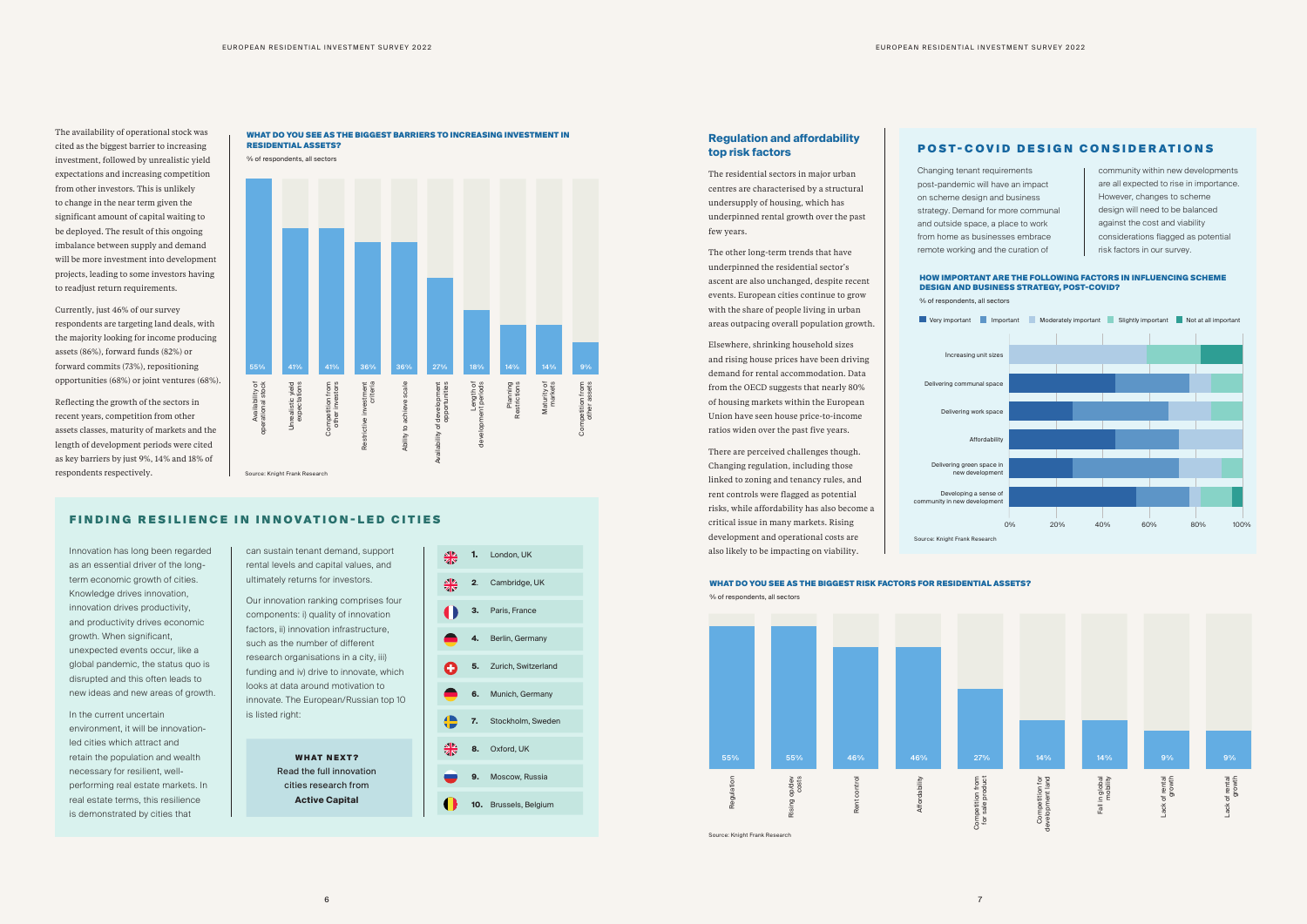## GOING GREEN

*Considerations around ESG (environmental, social and governance) have risen up the agenda, with sustainability credentials now front and centre of business decisions.* 

> liquidity of buildings with green ratings is likely to increase.

Green-rated buildings are more likely to be future-proofed against potential legislative changes, as governments embed carbon targets into law, as well as to shifts in tenant sentiment and preferences.

Longer term, this may also drive value. Some 50% of respondents said they strongly agreed that ESG credentials would create a value premium for assets.





### TO WHAT EXTENT DO YOU AGREE WITH THE FOLLOWING STATEMENTS?

% of respondents who 'strongly agree'

a value premium (asset)

ESG credentials will improve occupancy



credentials will impact costs and put pressure on amenity provision



The need to improve ESG credentials will have an impact on rental levels

# "

"Half of respondents to the survey agreed that buildings with good ESG credentials would drive a value premium for assets."



Some 68% of respondents to our survey 'strongly agreed' when asked whether ESG is driving strategic decision making.

> WHAT NEXT? Read the full Sustainable Cities research from **Active Capital**



The survey indicates that the driving force behind demand for green buildings is coming from investors, with 86% of respondents saying this group was 'very important' when it came to decisions around ESG. This was followed by regulation at 55% and occupiers at 27%.

As more and more investors consider ESG as a key criteria in underwriting investment, demand and therefore the

> First published in our *2021 Active Capital report,* the aim of our Sustainably Led Cities research is to help investors understand how the cities they are investing into might influence their benchmarking and risk outcomes.

The research focusses on the environmental rather than social aspects of a city's sustainability, distilling over 500 variables and scoring their emissions trajectory; carbon mitigants; climate risks; and urbanisation pressures, which can be combined into an overall sustainably-led cities score.

Based on our unique index of the considerations most applicable to real estate investors, London, Paris, Moscow, Madrid, and Berlin sit as the top five European/Russian sustainably-led cities for real estate. These cities benefit from a range of factors, such as declining carbon emissions per person; well-developed public transport networks; and a relatively high number of green-rated buildings.

## WHERE ARE EUROPE'S MOST SUSTAINABLE CITIES?

|                | $\frac{N}{N}$ 1. London, UK  |
|----------------|------------------------------|
|                | 2. Paris, France             |
| $\blacksquare$ | 3. Moscow, Russia            |
| $\blacksquare$ | 4. Madrid, Spain             |
|                | 5. Berlin, Germany           |
| €              | 6. Stockholm, Sweden         |
| $\blacksquare$ | 7. Saint Petersburg, Russia  |
| ₩              | 8. Oslo, Norway              |
|                | 9. Hamburg, Germany          |
|                | <b>10.</b> Brussels, Belgium |

Source: Knight Frank Research

Source: Knight Frank Research